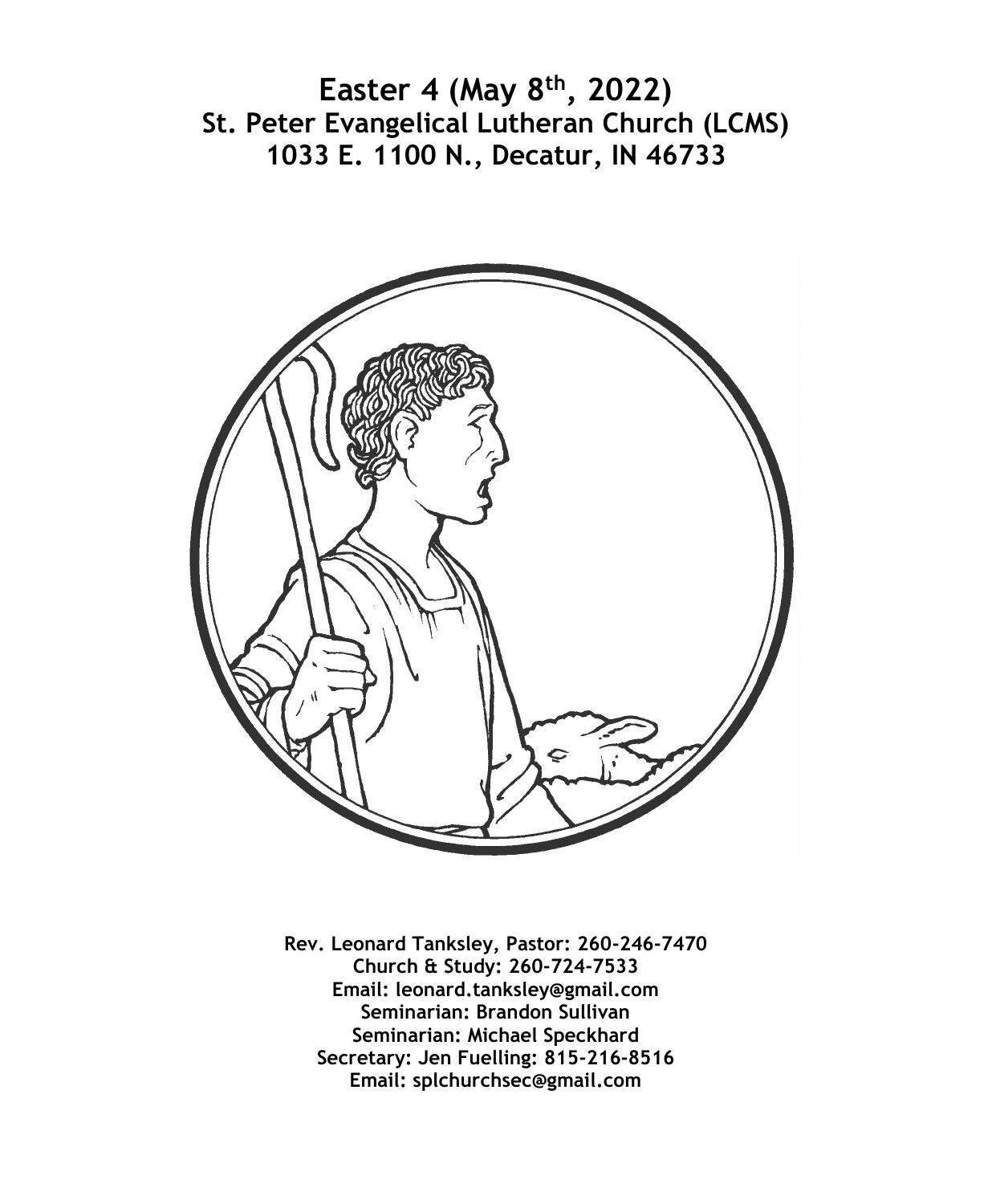# **Opening Hymn: 710 The Lord's My Shepherd, I'll Not Want**

*Stand*

- **L** O Lord, open my lips,
- C **and my mouth will declare Your praise.**
- L Make haste, O God, to deliver me;
- C **make haste to help me, O Lord.**
- C **Glory be to the Father and to the Son and to the Holy Spirit; as it was in the beginning, is now, and will be forever. Amen. Praise to You, O Christ. Alleluia.**
- L Blessed be God, the Father, the Son, and the Holy Spirit.
- C **O come, let us worship Him.**

## **Venite** *LSB 220*

C **O come, let us sing to the Lord, let us make a joyful noise to the rock of our salvation. Let us come into His presence with thanksgiving, let us make a joyful noise to Him with songs of praise.**

**For the Lord is a great God and a great king above all gods. The deep places of the earth are in His hand; the strength of the hills is His also.**

**The sea is His, for He made it, and His hand formed the dry land. O come, let us worship and bow down, let us kneel before the Lord, our maker.**

**For He is our God, and we are the people of His pasture and the sheep of His hand.**

**Glory be to the Father and to the Son and to the Holy Spirit; as it was in the beginning, is now, and will be forever. Amen.**

- L Blessed be God, the Father, the Son, and the Holy Spirit.
- C **O come, let us worship Him.**

*Sit*

## **Office Hymn: 740 I Am Jesus' Little Lamb**

#### **First Reading** *Acts 20:17–35*

 $17$ Now from Miletus [Paul] sent to Ephesus and called the elders of the church to come to him. <sup>18</sup>And when they came to him, he said to them:

"You yourselves know how I lived among you the whole time from the first day that I set foot in Asia, <sup>19</sup>serving the Lord with all humility and with tears and with trials that happened to me through the plots of the Jews;  $^{20}$ how I did not shrink from declaring to you anything that was profitable, and teaching you in public and from house to house, <sup>21</sup>testifying both to Jews and to Greeks of repentance toward God and of faith in our Lord Jesus Christ. <sup>22</sup>And now, behold, I am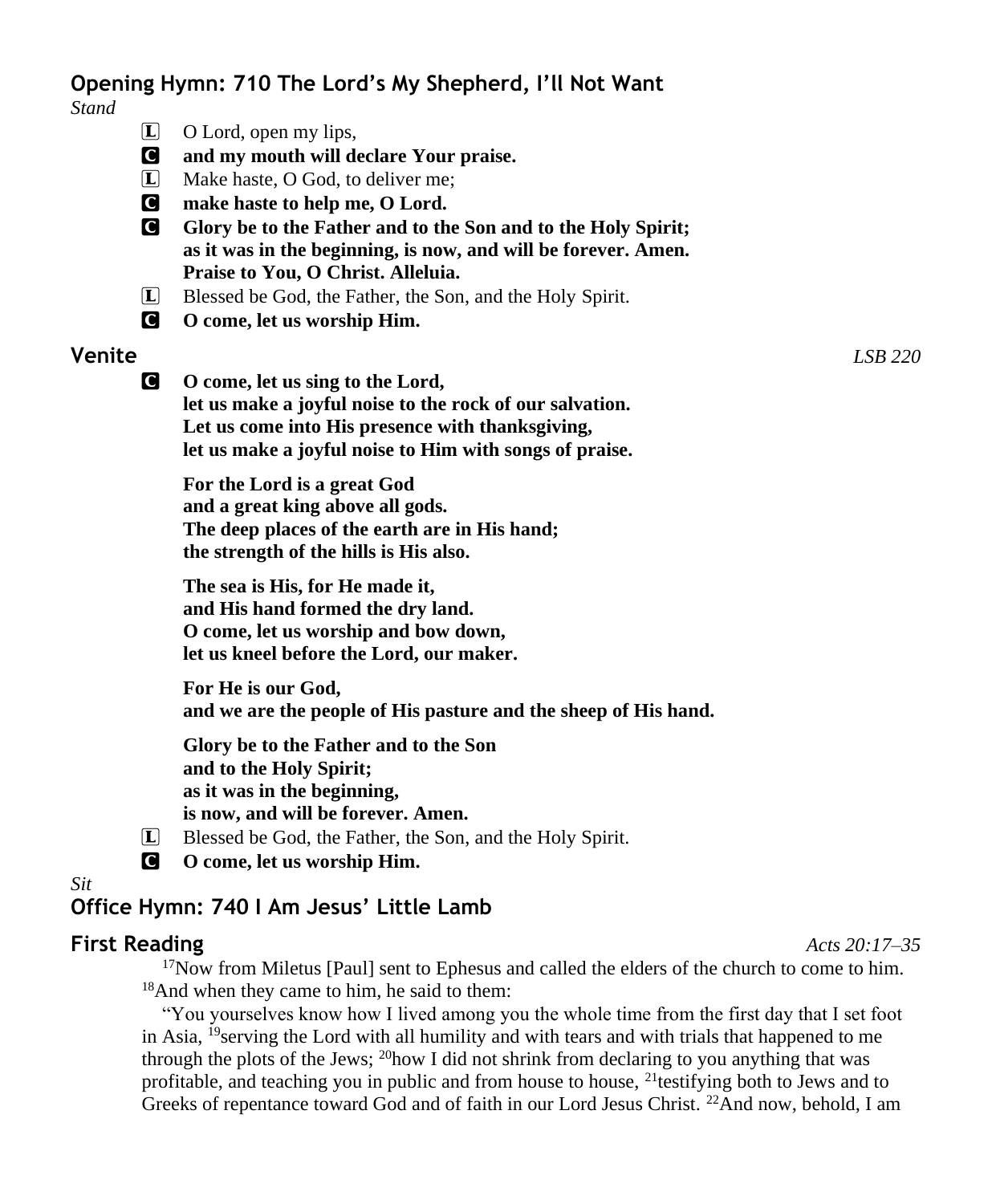going to Jerusalem, constrained by the Spirit, not knowing what will happen to me there,  $^{23}$ except that the Holy Spirit testifies to me in every city that imprisonment and afflictions await me.  $^{24}$ But I do not account my life of any value nor as precious to myself, if only I may finish my course and the ministry that I received from the Lord Jesus, to testify to the gospel of the grace of God. <sup>25</sup>And now, behold, I know that none of you among whom I have gone about proclaiming the kingdom will see my face again. <sup>26</sup>Therefore I testify to you this day that I am innocent of the blood of all of you, <sup>27</sup>for I did not shrink from declaring to you the whole counsel of God. <sup>28</sup>Pay careful attention to yourselves and to all the flock, in which the Holy Spirit has made you overseers, to care for the church of God, which he obtained with his own blood. <sup>29</sup>I know that after my departure fierce wolves will come in among you, not sparing the flock;  $30$  and from among your own selves will arise men speaking twisted things, to draw away the disciples after them. <sup>31</sup>Therefore be alert, remembering that for three years I did not cease night or day to admonish everyone with tears.  $32$ And now I commend you to God and to the word of his grace, which is able to build you up and to give you the inheritance among all those who are sanctified. <sup>33</sup>I coveted no one's silver or gold or apparel. <sup>34</sup>You yourselves know that these hands ministered to my necessities and to those who were with me.  $35$ In all things I have shown you that by working hard in this way we must help the weak and remember the words of the Lord Jesus, how he himself said, 'It is more blessed to give than to receive.'"

L O Lord, have mercy on us.

C **Thanks be to God.**

## **Epistle Reading** *Revelation 7:9–17*

<sup>9</sup>After this I looked, and behold, a great multitude that no one could number, from every nation, from all tribes and peoples and languages, standing before the throne and before the Lamb, clothed in white robes, with palm branches in their hands, <sup>10</sup>and crying out with a loud voice, "Salvation belongs to our God who sits on the throne, and to the Lamb!" <sup>11</sup>And all the angels were standing around the throne and around the elders and the four living creatures, and they fell on their faces before the throne and worshiped God, <sup>12</sup>saying, "Amen! Blessing and glory and wisdom and thanksgiving and honor and power and might be to our God forever and ever! Amen."

 $13$ Then one of the elders addressed me, saying, "Who are these, clothed in white robes, and from where have they come?" <sup>14</sup>I said to him, "Sir, you know." And he said to me, "These are the ones coming out of the great tribulation. They have washed their robes and made them white in the blood of the Lamb.

15"Therefore they are before the throne of God,

and serve him day and night in his temple;

and he who sits on the throne will shelter them with his presence.

<sup>16</sup>They shall hunger no more, neither thirst anymore;

the sun shall not strike them,

nor any scorching heat.

<sup>17</sup>For the Lamb in the midst of the throne will be their shepherd,

and he will guide them to springs of living water,

and God will wipe away every tear from their eyes."

- L O Lord, have mercy on us.
- C **Thanks be to God.**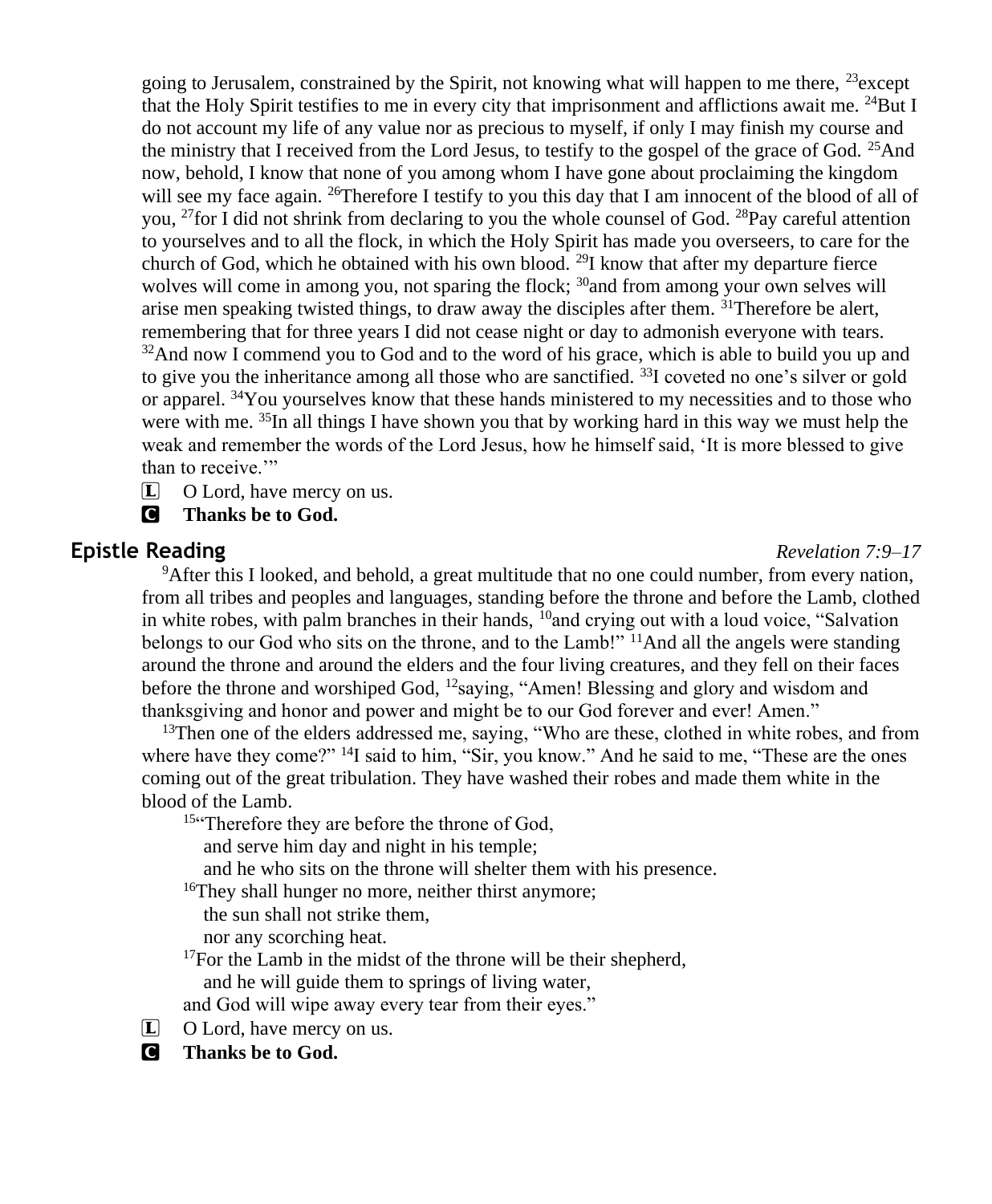**Gospel Reading** *John 10:22–30*

<sup>22</sup>At that time the Feast of Dedication took place at Jerusalem. It was winter, <sup>23</sup> and Jesus was walking in the temple, in the colonnade of Solomon.  $^{24}$ So the Jews gathered around him and said to him, "How long will you keep us in suspense? If you are the Christ, tell us plainly." <sup>25</sup> Jesus answered them, "I told you, and you do not believe. The works that I do in my Father's name bear witness about me, <sup>26</sup>but you do not believe because you are not part of my flock. <sup>27</sup>My sheep hear my voice, and I know them, and they follow me.  $^{28}I$  give them eternal life, and they will never perish, and no one will snatch them out of my hand. <sup>29</sup>My Father, who has given them to me, is greater than all, and no one is able to snatch them out of the Father's hand. <sup>30</sup>I and the Father are one."

- L O Lord, have mercy on us.
- C **Thanks be to God.**

# **Responsory** *LSB 222*

- 
- L Sing to the Lord and bless His name, proclaim His salvation from day to day.
- C **Give to the Lord all glory and strength, give Him the honor due His name. Alleluia, alleluia.**
- L Now is Christ risen from the dead and become the firstfruits of them that sleep.
- C **Give to the Lord all glory and strength, give Him the honor due His name. Alleluia, alleluia.**
- L Glory be to the Father and to the Son and to the Holy Spirit.
- C **Give to the Lord all glory and strength, give Him the honor due His name. Alleluia, alleluia.**

# **Hymn of the Day: 709 The King of Love My Shepherd Is**

# **Sermon**

| <b>Stand</b> |                                    |         |
|--------------|------------------------------------|---------|
| Te Deum      |                                    | LSB 223 |
| <b>Kyrie</b> |                                    | LSB 227 |
|              | C<br>Lord, have mercy;             |         |
|              | Christ, have mercy;                |         |
|              | Lord, have mercy.                  |         |
|              | Lord's Prayer                      |         |
|              | Our Father who art in heaven,<br>Ю |         |
|              | hallowed be Thy name,              |         |
|              | Thy kingdom come,                  |         |
|              | Thy will be done on earth          |         |
|              | as it is in heaven;                |         |
|              | give us this day our daily bread;  |         |
|              | and forgive us our trespasses      |         |
|              | as we forgive those                |         |
|              | who trespass against us;           |         |
|              | and lead us not into temptation,   |         |
|              | but deliver us from evil.          |         |
|              |                                    |         |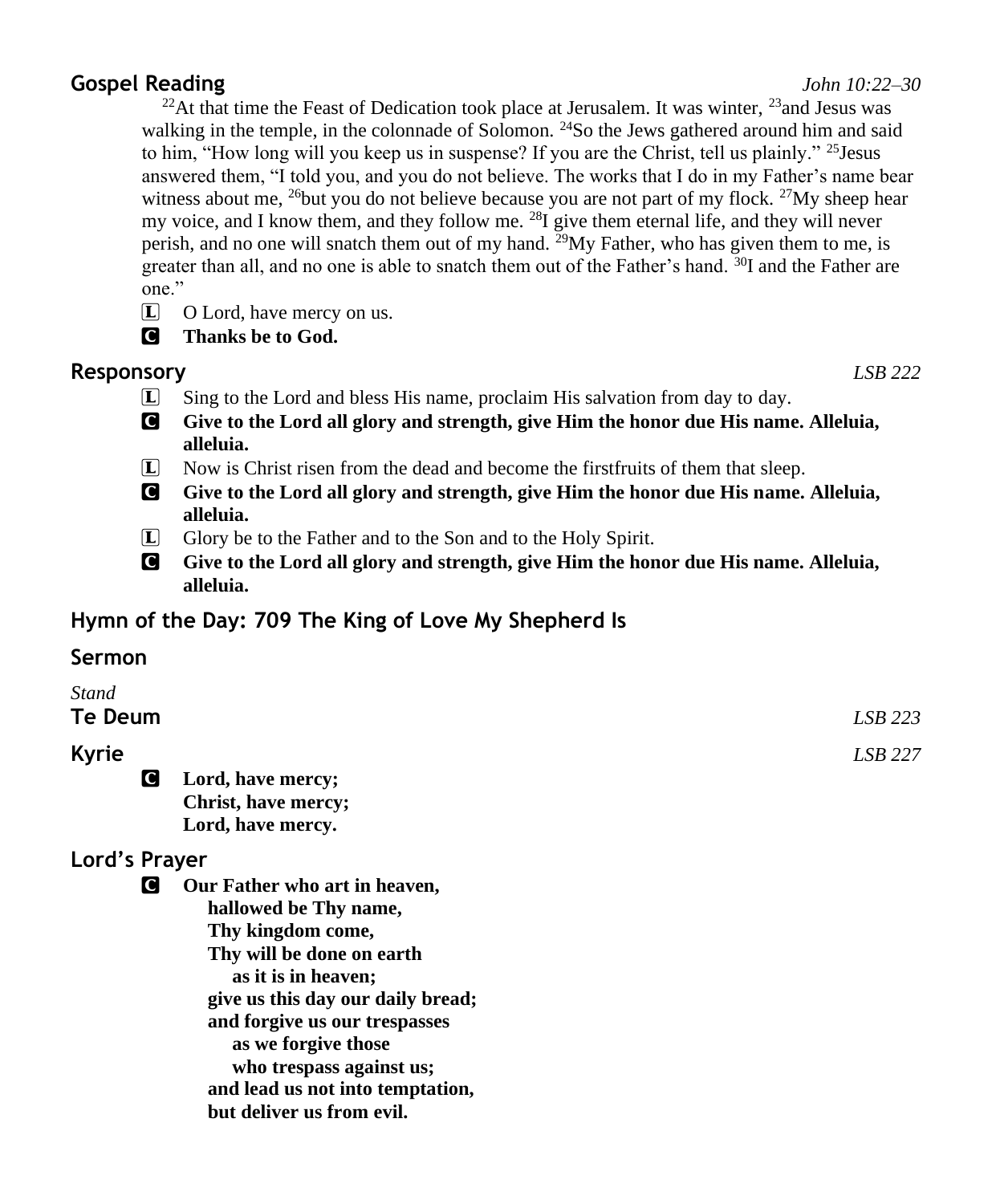#### **For Thine is the kingdom and the power and the glory forever and ever. Amen.**

## **Collects**

L O Lord, hear my prayer.

C **And let my cry come to You.**

# **Collect of the Day**

Almighty God, merciful Father, since You have wakened from death the Shepherd of Your sheep, grant us Your Holy Spirit that when we hear the voice of our Shepherd we may know Him who calls us each by name and follow where He leads; through the same Jesus Christ, Your Son, our Lord, who lives and reigns with You and the Holy Spirit, one God, now and forever.

C **Amen.**

# **Prayer of the Church**

Let us pray for the whole people of God in Christ Jesus and for all people as they have need.

O Lord, You once promised to raise up a shepherd to deliver Your sheep from all their enemies. We give You thanks for giving to us Your own Son to be our Good Shepherd. Grant us to hear His voice and know Him by faith and follow where He leads, that He may deliver us into Your everlasting arms forevermore. Lord, in Your mercy, **hear our prayer.**

O Lord, You called St. Paul to testify to the Gospel of Your grace and favor. Continue to raise up pastors to declare to Your flock the whole counsel of Your Word and to be the bishops of their souls, delivering the riches of Your grace in Word and Sacrament. Equip us with Your grace and Spirit, that we may hear and heed their faithful proclamation and be kept upon the way that leads to eternal life. Lord, in Your mercy, **hear our prayer.**

O Lord, You will not allow any power or enemy to triumph over Your saving purpose or snatch Your lambs from Your hand. Give to us wise and faithful leaders who will govern in our land according to Your Law and defend the lives of the unborn, the orphaned, the widowed and the aged. Bless all those who make, administer and judge our laws, that they may not hinder Your purpose. Lord, in Your mercy, **hear our prayer.**

O Lord, You have provided us with the gift of family. Bless those who have shown to us a mother's love and nurtured our lives from childhood. Bless and protect all mothers with child, all those who have suffered miscarriage or the death of a child, and all those who have yearned for a child and lived with the pain of this unfulfilled longing. Lord, in Your mercy, **hear our prayer.**

O Lord, You have not forgotten us in our afflictions or abandoned us in our weakness. Deliver the sick and suffering according to Your will, and give Your comfort to the dying, especially to those who have requested our prayers including:

 Charlie Crosby Kay Brown (Sister of Dave and Lynn Matthews) for strength as she receives therapy Cathy Runyon (Sister of Brenda Wolf and Becky Fuelling) Helene Hegerfeld (Mother of Brenda Scherer) Joyce Kenny (Cousin of Brenda Wolf and Becky Fuelling) Ron Franz for strength and healing Marshall Scheumann Della Hormann (Mother of Karen Franz) Lynn and Lori Matthews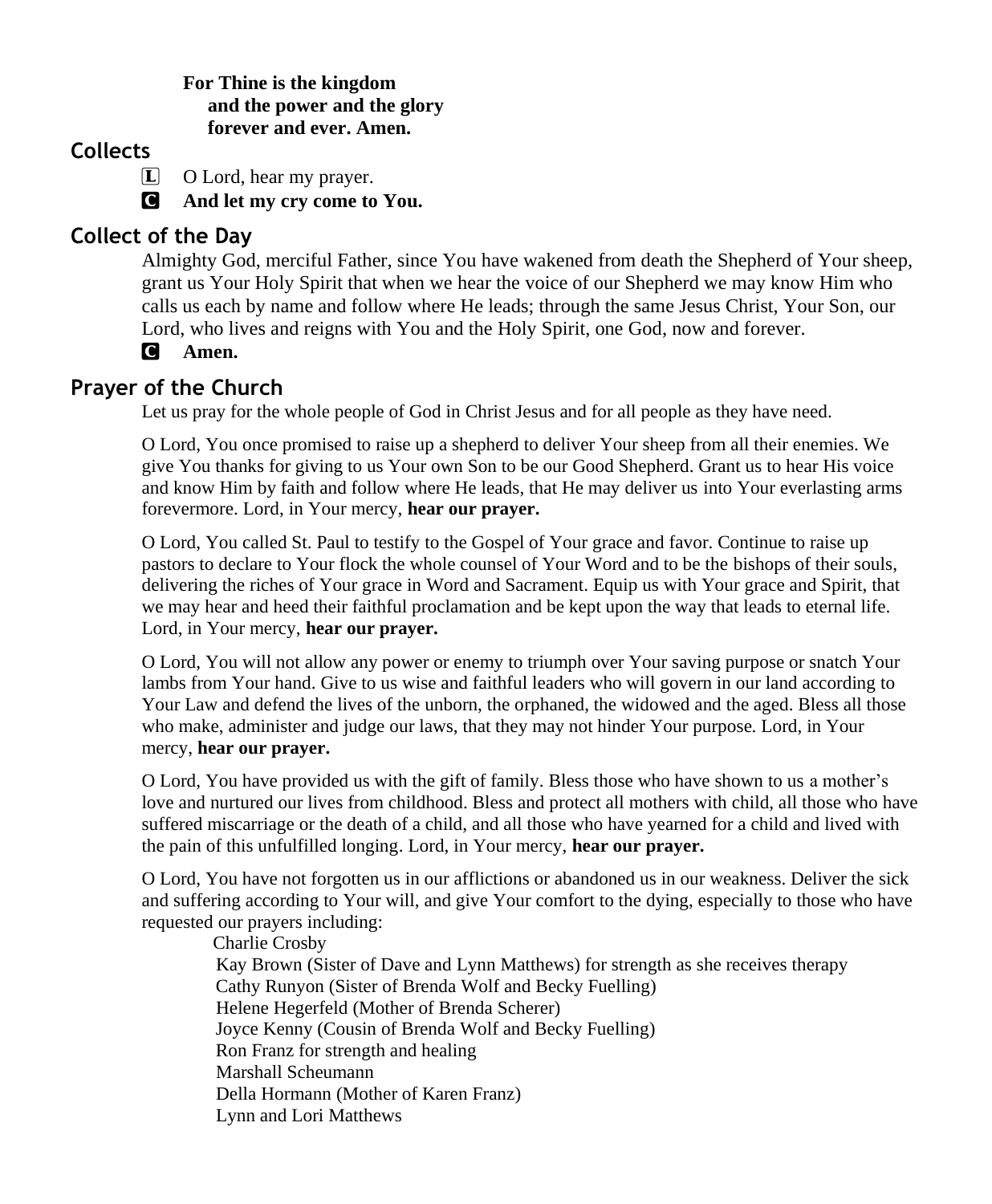Troy Stults (Son of Andy and Brenda Wolf) Eldora Fuelling Andy Buuck (Nephew of Suzann Rekeweg) Tammy Dahling (wife of the Rev. D. Dahling) as she undergoes chemotherapy Shirley Buuck (sister-in-law- to Suzann Rekeweg) for strength and healing Judy Witte as she recovers from a fall

Guard us against despair, and grant us patience in the days of our trouble as we await Your perfect healing in heaven. Lord, in Your mercy, **hear our prayer.**

O Lord, You have shown to us a generous heart and taught us it is more blessed to give than to receive. Accept our gratitude for all Your mercies new each morning, for Your tender care in time of need and for the gift of life. Receive now the gifts of our hands with our voices raised in thanksgiving and praise. Lord, in Your mercy, **hear our prayer.**

O Lord, You have heard the cries of Your people and delivered the martyr from defeat and the saints to everlasting life. Wipe away the tears from Your grieving people, and raise us up to joy in the promise of the resurrection and the life death cannot steal. We acknowledge before You the saints who loved You and served You faithfully, and we pray You to bring us with them into the joy of Your presence forevermore. Lord, in Your mercy, **hear our prayer.**

All these things, dear Father, we ask in the name of Jesus, our Good Shepherd, through whom we have confidence and the boldness to pray. **Amen.**

#### C **Amen.**

## **Collect for Grace**

L O Lord, our heavenly Father, almighty and everlasting God, You have safely brought us to the beginning of this day. Defend us in the same with Your mighty power and grant that this day we fall into no sin, neither run into any kind of danger, but that all our doings, being ordered by Your governance, may be righteous in Your sight; through Jesus Christ, Your Son, our Lord, who lives and reigns with You and the Holy Spirit, one God, now and forever.

## C **Amen.**

## **Benedicamus** *LSB 228*

 $\Box$  Let us bless the Lord.

C **Thanks be to God.**

## **Benediction** *LSB 228*

- 
- **P** The grace of our Lord  $\pm$  Jesus Christ and the love of God and the communion of the Holy Spirit be with you all.
- C **Amen.**

## **Hymn to Depart: 666 O Little Flock, Fear Not the Foe**

**In His Service Today: Preacher:** The Rev. Leonard Tanksley **Liturgist:** The Sem. Michael Speckhard **Organist:** Mrs. Jackie Sanderson **Deacons:** Bruce Scherer (Head), Joe Werling, Matt Braun, Fred M. Fuelling **Elders:** John Fuelling (Head), Andy Wolf, Rod Busick, Jim Fuelling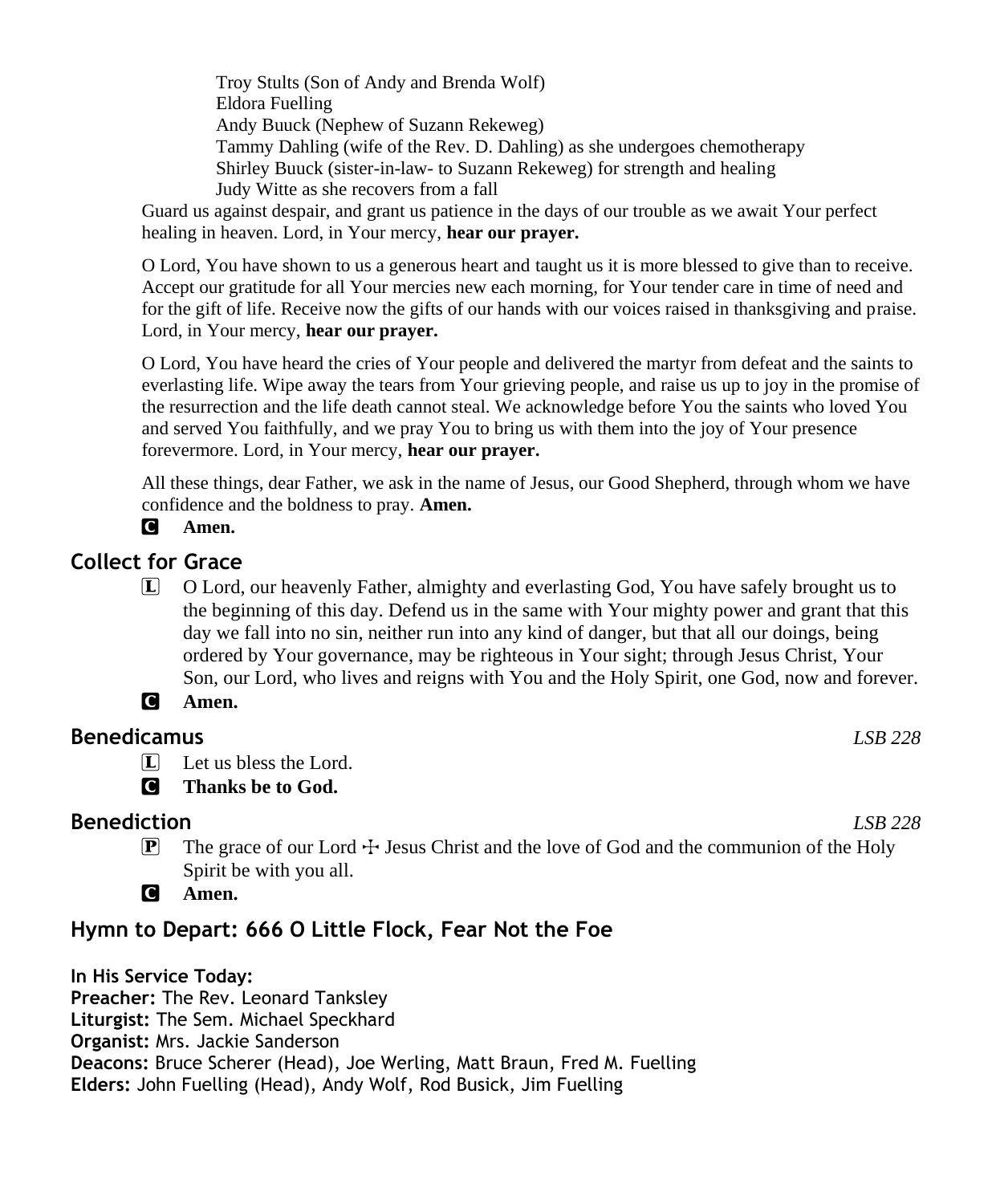#### **ANNOUNCEMENTS**

*OFFERINGS:* Currently unavailable; will be included next week.

*ORGAN RECITAL:* St. Peter Fuelling Ev. Lutheran Church will be hosting an Organ Recital on May 22, 2022. Mark the date on your calendars- more details will follow.

**SPI SPRING MUSICAL** will occur on Friday, May 13<sup>th</sup> at 7pm in the SPI Gymnasium.

*SEMINARY FOOD CO-OP DONATIONS***:** During the month of May we will be collecting items to donate to the Seminary Food Co-Op Our theme this month is **"Breakfast".** Suggestions but not limited to these items are cereal, oatmeal, pop tarts, breakfast bars, hot chocolate, juice, muffin mix, pancake mix, syrup, coffee/tea, canned fruits, applesauce. Items can be placed in the plastic tote in the back of Church. If you have any questions please contact Bruce or Brenda Scherer.

## THE JUNE NEWSLETTER DEADLINE is Monday, May 16<sup>th</sup>.

*CHURCH DIRECTORY:* Please email, call, text, or leave a note in my box in the Narthex with any updates on name changes, phone number, e mail addresses, or addresses. I am hoping to print the updated directory in June or July. Thank you for your help!

*MAY 19-21 RUMMAGE AND BAKE SALE***:** New Hope Lutheran Church in Ossian (8824 N. State Road 1, Ossian, IN) is holding a rummage and bake sale Friday-Saturday, May 19-21 at the following times: Thursday - 9 am - 7 pm, Friday - 9 am - 4 pm and Saturday, 9 am - 12 pm (\$2 bag sale and half price sale on Saturday). All are welcome!

#### *CHURCH CALENDAR FOR WEEK OF MAY 8 th, 2022*

| <b>SUNDAY</b>    | $7:00 \text{ am}$  | Divine Service (Mother's Day)                                              |
|------------------|--------------------|----------------------------------------------------------------------------|
|                  |                    | Bible Study/Sunday School                                                  |
| <b>MONDAY</b>    | $7:00 \text{ pm}$  | SPI Board of Education Meeting                                             |
| <b>TUESDAY</b>   | $7:00 \text{ pm}$  | <b>Church Elders Meeting</b>                                               |
| <b>WEDNESDAY</b> | $10:00 \text{ am}$ | <b>Bible Study</b>                                                         |
| <b>THURSDAY</b>  | $9:00 \text{ am}$  | Quilting                                                                   |
|                  | $9:30$ am          | Pastor's Study Group at Bingen                                             |
| <b>FRIDAY</b>    | $7:00 \text{ pm}$  | SPI Spring Musical in the SPI Gymnasium                                    |
| <b>SUNDAY</b>    | $9:00 \text{ am}$  | Divine Service with Holy Communion (SPI Kids 5-8 <sup>th</sup> grades sing |
|                  |                    | at Immanuel)                                                               |
|                  |                    | Bible Study/Sunday School                                                  |
| <b>MONDAY</b>    |                    | June Newsletter Deadline                                                   |